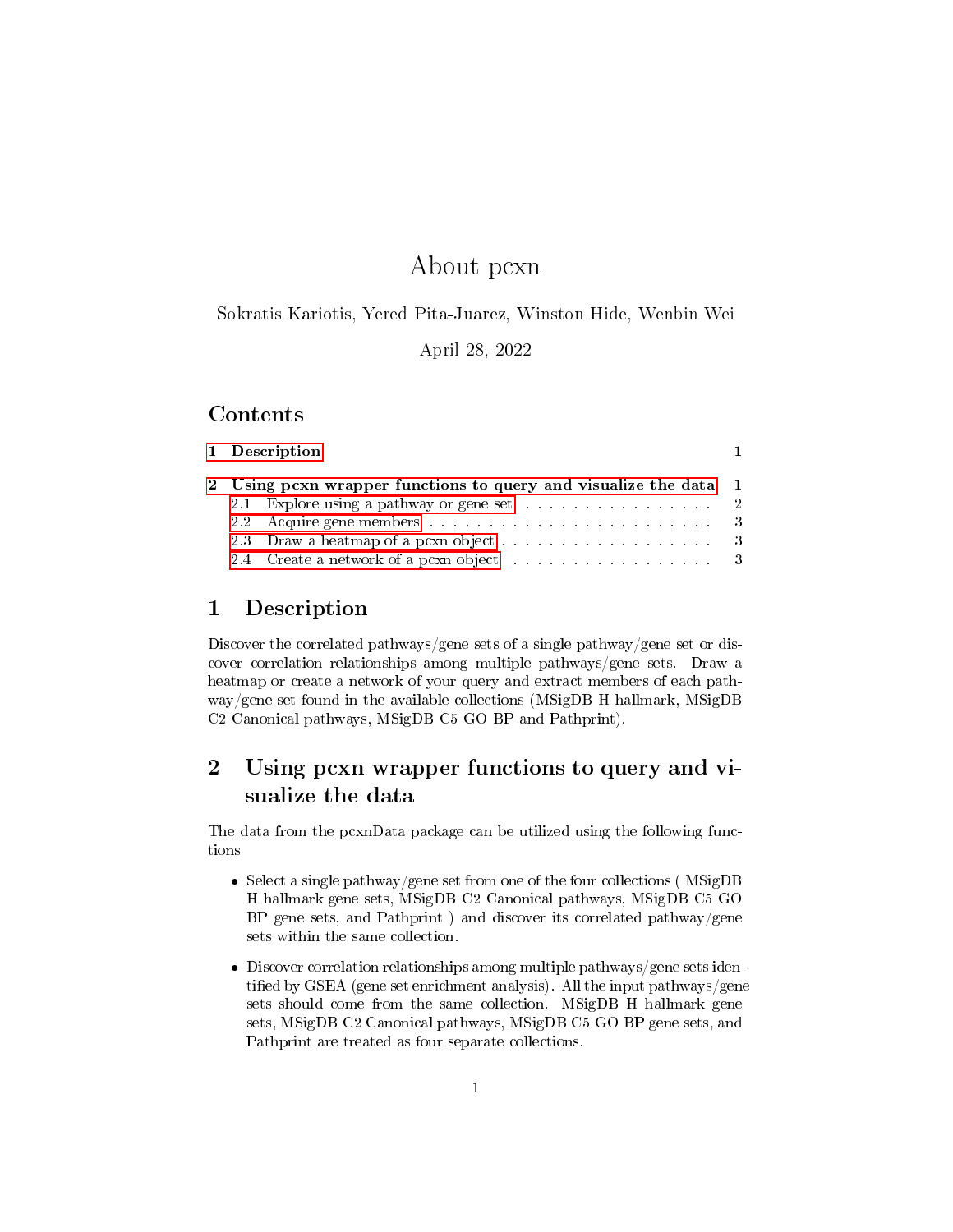- Acquire the gene members of one of the available pathways.
- Draw a heatmap of a pcxn object.
- Create a network of a pcxn object.

#### <span id="page-1-0"></span>2.1 Explore using a pathway or gene set

Each pathway collection (Pathprint, MSigDB H, MSigDB C2 CP and MSigDB C5 GO BP) can be explored using a single pathway of interest as a query. Alternatively, the relationships between groups of pathways, shown to be enriched by gene set enrichment, can be analysed. Both queries can be refined by choosing the number of top correlated gene sets, the minimum absolute correlation and maximum p-value allowed.

```
> # Select a query gene set from a specific collection while requesting
> # the 10 most correlated neighbors, whether the correlation coefficients are
> # adjusted for gene overlap and specific cut-offs for minimum absolute
> # correlation and maximum p-value
>
> library(pcxn)
> library(pcxnData)
> data(list = c("pathprint.Hs.gs","pathCor_pathprint_v1.2.3_dframe",
                "pathCor_pathprint_v1.2.3_unadjusted_dframe",
+ "pathCor_CPv5.1_dframe", "gobp_gs_v5.1"))
> pcxn.obj <- pcxn_explore(collection = "pathprint",
                        + query_geneset = "Alzheimer's disease (KEGG)",
                        adj\_overlap = TRUE,+ top = 10,
+ min\_abs\_corr = 0.05,
                       max\_pval = 0.05)
[1] "Successful exploring: Based on Alzheimer's disease (KEGG) and 10 top correlated genesets, 27
> # Select one or two pathway groups from a specific collection while requesting
> # the 10 most correlated neighbors, whether the correlation coefficients are
> # adjusted for gene overlap and specific cut-offs for minimum absolute
> # correlation and maximum p-value
>
> pcxn.obj <- pcxn_analyze("pathprint",c("ABC transporters (KEGG)",
                                      "ACE Inhibitor Pathway (Wikipathways)",
+ "AR down reg. targets (Netpath)"),
+ c("DNA Repair (Reactome)"),
                                   adj_overlap = FALSE, 10, 0.05, 0.05)[1] "Successful analyzing: Based on phenotype 0 [ABC transporters (KEGG), ACE Inhibitor Pathway (
```